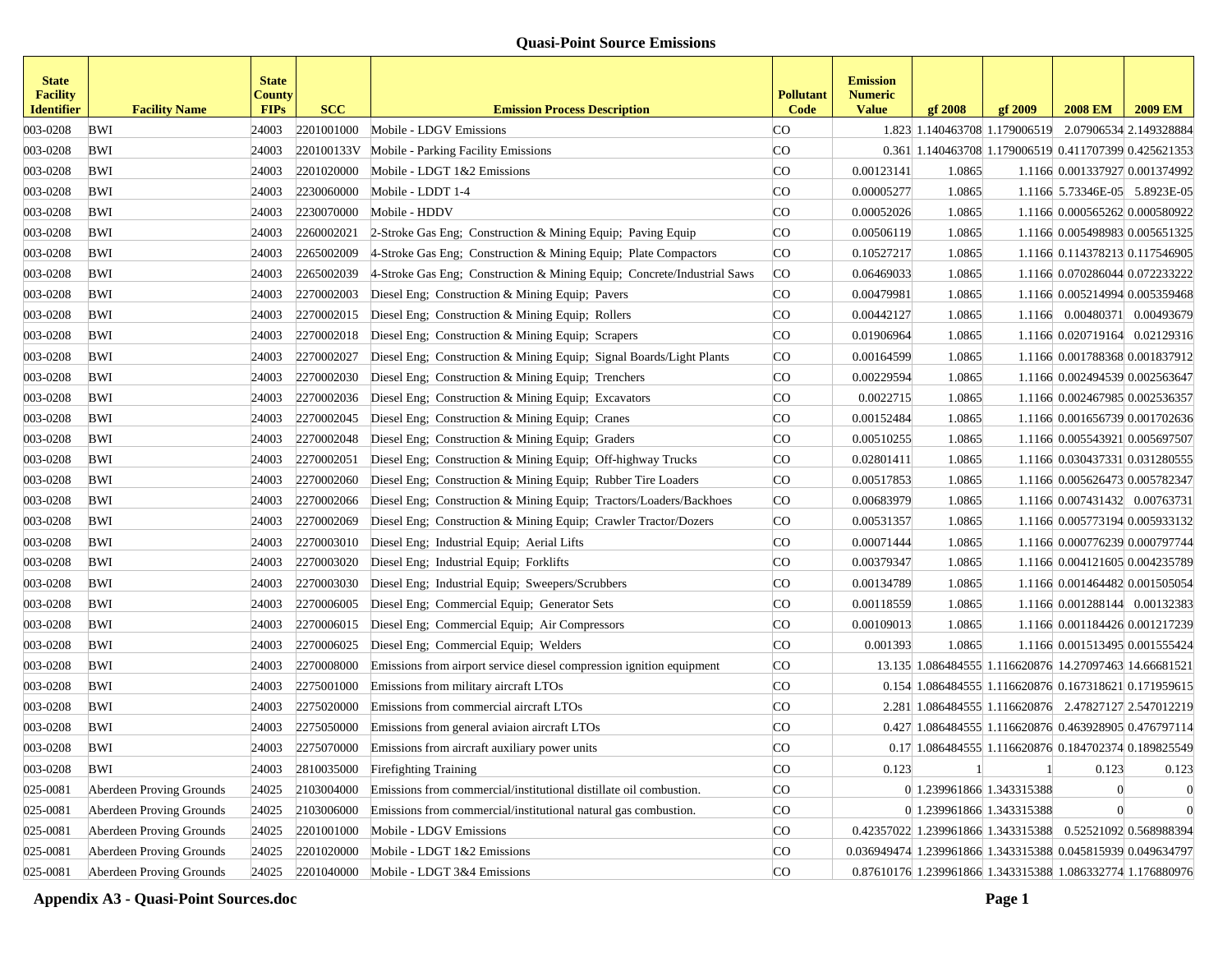| 025-0081 | Aberdeen Proving Grounds | 24025 | 2201070000 | Mobile - HDGV                                                             | <b>CO</b>      | 0.034562107 1.239961866 1.343315388 0.042855695 0.046427811 |                                                             |                         |
|----------|--------------------------|-------|------------|---------------------------------------------------------------------------|----------------|-------------------------------------------------------------|-------------------------------------------------------------|-------------------------|
| 025-0081 | Aberdeen Proving Grounds | 24025 | 2230060000 | Mobile - LDDT 1-4                                                         | <b>CO</b>      |                                                             | 3.57501E-05 1.239961866 1.343315388 4.43288E-05 4.80237E-05 |                         |
| 025-0081 | Aberdeen Proving Grounds | 24025 | 2230070000 | Mobile - HDDV                                                             | <b>CO</b>      | 0.000490903 1.239961866 1.343315388                         |                                                             | 0.0006087 0.000659437   |
| 025-0081 | Aberdeen Proving Grounds | 24025 |            | 223007233X Mobile - HDDV Exhaust                                          | <b>CO</b>      | 0.058391305 1.239961866 1.343315388 0.072402992 0.078437939 |                                                             |                         |
| 025-0081 | Aberdeen Proving Grounds | 24025 | 2230075330 | Mobile - HDDB                                                             | <b>CO</b>      | 0.000502756 1.239961866 1.343315388 0.000623398 0.00067536  |                                                             |                         |
| 025-0081 | Aberdeen Proving Grounds | 24025 | 2260004075 | 2-Stroke Gas Eng; Lawn & Garden Equip; Other Equipment                    | CO.            |                                                             | 0.0695164 1.239961866 1.343315388 0.086197685 0.09338245    |                         |
| 025-0081 | Aberdeen Proving Grounds | 24025 | 2265001050 | 4-Stroke Gas Eng; Recreational Equip; Golf Carts                          | CO.            |                                                             | 1.281396413 1.239961866 1.343315388 1.588882687 1.72131952  |                         |
| 025-0081 | Aberdeen Proving Grounds | 24025 | 2265001060 | 4-Stroke Gas Eng; Recreational Equip; Specialty Vehicles/Carts            | <b>CO</b>      | 1.033573905 1.239961866 1.343315388 1.281592228 1.388415731 |                                                             |                         |
| 025-0081 | Aberdeen Proving Grounds | 24025 | 2265002051 | 4-Stroke Gas Eng; Construction & Mining Equip; Off-Highway Trucks         | <sub>c</sub> o |                                                             | 0.44152425 1.239961866 1.343315388 0.547473233 0.593106319  |                         |
| 025-0081 | Aberdeen Proving Grounds | 24025 | 2265003020 | 4-Stroke Gas Eng; Industrial Equip; Forklifts                             | <b>CO</b>      |                                                             | 3.604788684 1.239961866 1.343315388 4.469800504 4.84236811  |                         |
| 025-0081 | Aberdeen Proving Grounds | 24025 | 2265004020 | 4-Stroke Gas Eng; Lawn & Garden Equip; Chain Saws                         | <b>CO</b>      | 0.001226897 1.239961866 1.343315388 0.001521306 0.00164811  |                                                             |                         |
| 025-0081 | Aberdeen Proving Grounds | 24025 | 2265004030 | 4-Stroke Gas Eng; Lawn & Garden Equip; Leafblowers/Vacuums (Res)          | <b>CO</b>      | 0.021587391 1.239961866 1.343315388 0.026767542 0.028998675 |                                                             |                         |
| 025-0081 | Aberdeen Proving Grounds | 24025 | 2265004040 | 4-Stroke Gas Eng; Lawn & Garden Equip; Rear Eng Riding Mowers (Res)       | <sub>c</sub> o | 0.001768763 1.239961866 1.343315388 0.002193198 0.002376006 |                                                             |                         |
| 025-0081 | Aberdeen Proving Grounds | 24025 | 2265004045 | 4-Stroke Gas Eng; Lawn & Garden Equip; Front Mowers                       | <b>CO</b>      |                                                             | 0.02374979 1.239961866 1.343315388 0.029448834 0.031903459  |                         |
| 025-0081 | Aberdeen Proving Grounds | 24025 | 2265004075 | 4-Stroke Gas Eng; Lawn & Garden Equip; Other Lawn & Garden Equip (Res) CO |                | 0.000080262 1.239961866 1.343315388 9.95218E-05 0.000107817 |                                                             |                         |
| 025-0081 | Aberdeen Proving Grounds | 24025 | 2265006005 | 4-Stroke Gas Eng; Commercial Equip; Generator Sets                        | CO.            |                                                             | 1.239961866 1.343315388                                     |                         |
| 025-0081 | Aberdeen Proving Grounds | 24025 | 2267002051 | LPG Eng; Construction & Mining Equip; Off-Highway Trucks                  | CO.            |                                                             | 0.00384125 1.239961866 1.343315388 0.004763004 0.00516001   |                         |
| 025-0081 | Aberdeen Proving Grounds | 24025 |            | 2268000HDT Mobile - HD CNG Trucks                                         | <b>CO</b>      | 0.000947048 1.239961866 1.343315388 0.001174303 0.001272184 |                                                             |                         |
| 025-0081 | Aberdeen Proving Grounds | 24025 |            | 2268000LDV Mobile - LD CNG Trucks                                         | CO.            | 0.000676489 1.239961866 1.343315388 0.000838821 0.000908738 |                                                             |                         |
| 025-0081 | Aberdeen Proving Grounds | 24025 | 2270002015 | Diesel Eng; Construction & Mining Equip; Rollers                          | <b>CO</b>      | 0.003674765 1.239961866 1.343315388 0.004556568 0.004936368 |                                                             |                         |
| 025-0081 | Aberdeen Proving Grounds | 24025 | 2270002045 | Diesel Eng; Construction & Mining Equip; Cranes                           | CO.            | 0.105092946 1.239961866 1.343315388 0.130311245 0.141172972 |                                                             |                         |
| 025-0081 | Aberdeen Proving Grounds | 24025 | 2270002048 | Diesel Eng; Construction & Mining Equip; Graders                          | <b>CO</b>      | 0.034347197 1.239961866 1.343315388 0.042589214 0.046139118 |                                                             |                         |
| 025-0081 | Aberdeen Proving Grounds | 24025 | 2270002051 | Diesel Eng; Construction & Mining Equip; Off-highway Trucks               | <b>CO</b>      | 0.041144242 1.239961866 1.343315388 0.051017291 0.055269693 |                                                             |                         |
| 025-0081 | Aberdeen Proving Grounds | 24025 | 2270002066 | Diesel Eng; Construction & Mining Equip; Tractors/Loaders/Backhoes        | <b>CO</b>      | 0.162600669 1.239961866 1.343315388 0.201618629 0.218423981 |                                                             |                         |
| 025-0081 | Aberdeen Proving Grounds | 24025 | 2270002081 | Diesel Eng; Construction & Mining Equip; Other Construction Equip         | <b>CO</b>      | 0.013051631 1.239961866 1.343315388 0.016183525 0.017532457 |                                                             |                         |
| 025-0081 | Aberdeen Proving Grounds | 24025 | 2270003020 | Diesel Eng; Industrial Equip; Forklifts                                   | CO.            | 0.432135194 1.239961866 1.343315388 0.535831162 0.580493856 |                                                             |                         |
| 025-0081 | Aberdeen Proving Grounds | 24025 | 2270003030 | Diesel Eng; Industrial Equip; Sweepers/Scrubbers                          | <b>CO</b>      | 0.004858056 1.239961866 1.343315388 0.006023804 0.006525901 |                                                             |                         |
| 025-0081 | Aberdeen Proving Grounds | 24025 | 2270004045 | Diesel Eng; Lawn & Garden Equip; Front Mowers                             | <b>CO</b>      | 0.007962365 1.239961866 1.343315388 0.009873029 0.010695968 |                                                             |                         |
| 025-0081 | Aberdeen Proving Grounds | 24025 | 2270005015 | Diesel Eng; Agricultural Equip; Agricultural Tractors                     | <b>CO</b>      |                                                             | 0.01333584 1.239961866 1.343315388 0.016535933 0.017914239  |                         |
| 025-0081 | Aberdeen Proving Grounds | 24025 | 2270006005 | Diesel Eng; Commercial Equip; Generator Sets                              | <b>CO</b>      |                                                             | 0.124362 1.239961866 1.343315388 0.154204138 0.167057388    |                         |
| 025-0081 | Aberdeen Proving Grounds | 24025 | 2275000000 | All Aircraft LTOs                                                         | CO.            |                                                             | 0.79365298 1.239961866 1.343315388 0.98409943 1.066126261   |                         |
| 025-0081 | Aberdeen Proving Grounds | 24025 | 2282010000 | Emissions from recreational marine 4-stroke gasoline equipment            | <sub>c</sub> o | 0.218197205 1.239961866 1.343315388 0.270556214 0.293107664 |                                                             |                         |
| 025-0081 | Aberdeen Proving Grounds | 24025 | 2282020000 | Emissions from recreational marine diesel compression ignition equipment  | CO             | 0.001415342 1.239961866 1.343315388 0.001754971 0.001901251 |                                                             |                         |
| 025-0081 | Aberdeen Proving Grounds | 24025 | 2311000080 | <b>Construction Welding</b>                                               | <b>CO</b>      | 0.004834849 1.239961866 1.343315388 0.005995029 0.006494727 |                                                             |                         |
| 025-0081 | Aberdeen Proving Grounds | 24025 | 2610010000 | Open Burning Detonation                                                   | <b>CO</b>      |                                                             | 0.00026695 1.239961866 1.343315388 0.000331007 0.000358598  |                         |
| 025-0081 | Aberdeen Proving Grounds | 24025 | 2670001000 | Munitions Detonation                                                      | CO             | 0.000677352 1.239961866 1.343315388 0.00083989 0.000909897  |                                                             |                         |
| 025-0081 | Aberdeen Proving Grounds | 24025 | 2810035000 | <b>Firefighting Training</b>                                              | CO             | 0.000911918 1.239961866 1.343315388 0.001130743 0.001224993 |                                                             |                         |
| 025-0081 | Aberdeen Proving Grounds | 24025 | 39999998   | <b>Industrial Process - Miscellaneous</b>                                 | CO             | 2.70158E-05 1.239961866 1.343315388 3.34985E-05 3.62907E-05 |                                                             |                         |
| 510-3396 | Port of Baltimore        | 24510 | 2280002010 | Emissions from commercial diesel marine vessels                           | CO             | 0.354573326 1.102088213 1.109048724 0.390771083 0.393239095 |                                                             |                         |
|          | <b>BNAA Total</b>        |       |            |                                                                           | CO             | 28.97923385                                                 |                                                             | 33.11430256 34.71728272 |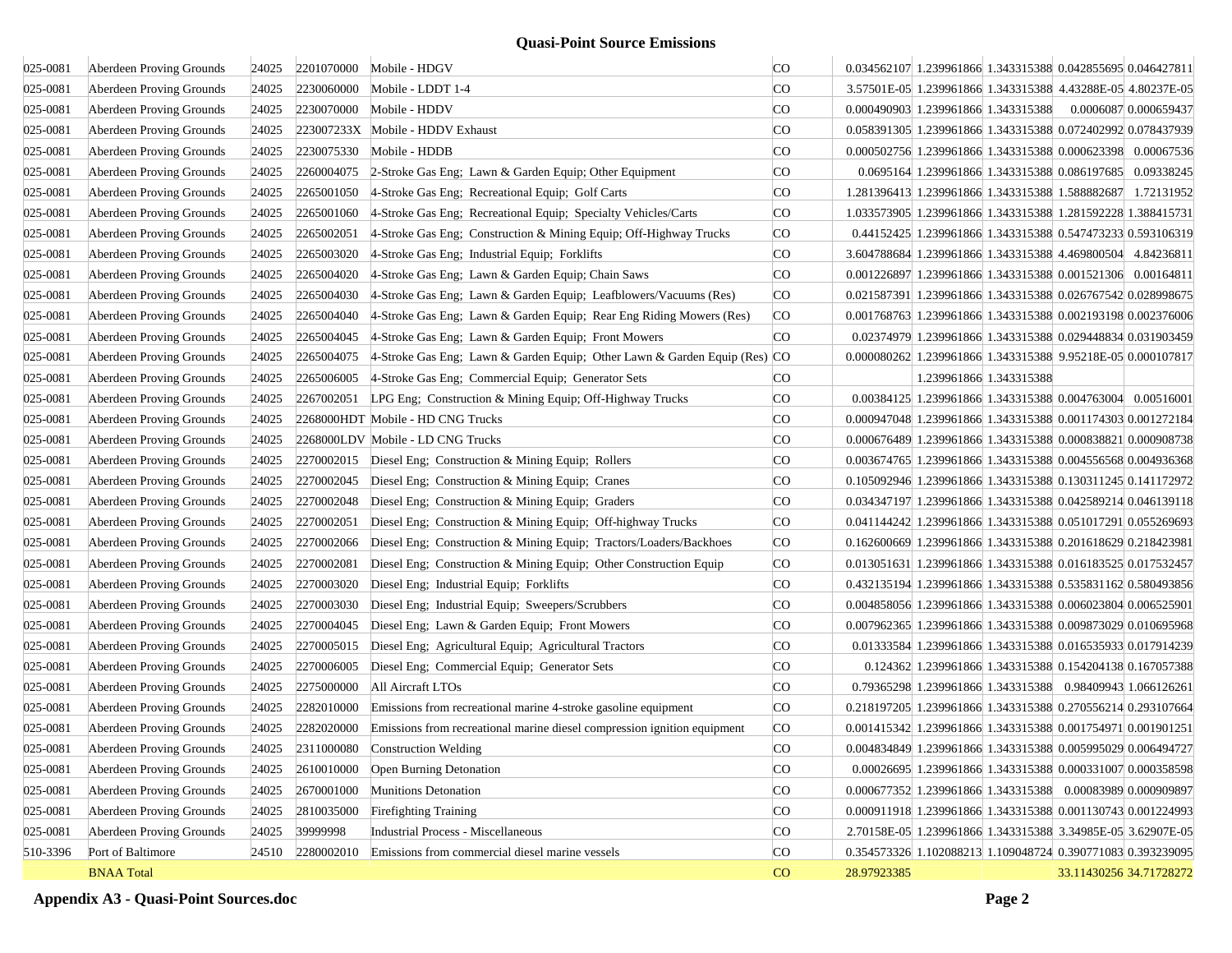| <b>State</b><br><b>Facility</b><br><b>Identifier</b> | <b>Facility Name</b>     | <b>State</b><br>County<br><b>FIPs</b> | <b>SCC</b> | <b>Emission Process Description</b>                                     | <b>Pollutant</b><br>Code | <b>Emission</b><br><b>Numeric</b><br><b>Value</b>           | gf 2008                                               | gf 2009 | <b>2008 EM</b>                 | <b>2009 EM</b>                 |
|------------------------------------------------------|--------------------------|---------------------------------------|------------|-------------------------------------------------------------------------|--------------------------|-------------------------------------------------------------|-------------------------------------------------------|---------|--------------------------------|--------------------------------|
| 003-0208                                             | <b>BWI</b>               | 24003                                 | 2201001000 | Mobile - LDGV Emissions                                                 | <b>NOX</b>               |                                                             | 0.102 1.140463708 1.179006519 0.116327298 0.120258665 |         |                                |                                |
| 003-0208                                             | <b>BWI</b>               | 24003                                 | 220100133V | Mobile - Parking Facility Emissions                                     | <b>NOX</b>               |                                                             | 0.032 1.140463708 1.179006519 0.036494839 0.037728209 |         |                                |                                |
| 003-0208                                             | <b>BWI</b>               | 24003                                 | 2201020000 | Mobile - LDGT 1&2 Emissions                                             | NOX                      | 0.00006185                                                  | 1.0865                                                | 1.1166  |                                | 6.72E-05 6.90617E-05           |
| 003-0208                                             | <b>BWI</b>               | 24003                                 | 2230060000 | Mobile - LDDT 1-4                                                       | <b>NOX</b>               | 0.00003064                                                  | 1.0865                                                |         | 1.1166 3.32904E-05 3.42126E-05 |                                |
| 003-0208                                             | BWI                      | 24003                                 | 2230070000 | Mobile - HDDV                                                           | <b>NOX</b>               | 0.00138932                                                  | 1.0865                                                |         | 1.1166 0.001509496 0.001551315 |                                |
| 003-0208                                             | <b>BWI</b>               | 24003                                 | 2260002021 | 2-Stroke Gas Eng; Construction & Mining Equip; Paving Equip             | <b>NOX</b>               | 0.00000682                                                  | 1.0865                                                |         | 1.1166 7.40993E-06 7.61521E-06 |                                |
| 003-0208                                             | <b>BWI</b>               | 24003                                 | 2265002009 | 4-Stroke Gas Eng; Construction & Mining Equip; Plate Compactors         | <b>NOX</b>               | 0.00073875                                                  | 1.0865                                                |         | 1.1166 0.000802652 0.000824888 |                                |
| 003-0208                                             | <b>BWI</b>               | 24003                                 | 2265002039 | 4-Stroke Gas Eng; Construction & Mining Equip; Concrete/Industrial Saws | <b>NOX</b>               | 0.00035274                                                  | 1.0865                                                |         | 1.1166 0.000383252 0.000393869 |                                |
| 003-0208                                             | BWI                      | 24003                                 | 2270002003 | Diesel Eng; Construction & Mining Equip; Pavers                         | <b>NOX</b>               | 0.00946592                                                  | 1.0865                                                |         | 1.1166 0.010284722 0.010569646 |                                |
| 003-0208                                             | BWI                      | 24003                                 | 2270002015 | Diesel Eng; Construction & Mining Equip; Rollers                        | <b>NOX</b>               | 0.00510381                                                  | 1.0865                                                |         | 1.1166 0.00554529 0.005698914  |                                |
| 003-0208                                             | <b>BWI</b>               | 24003                                 | 2270002018 | Diesel Eng; Construction & Mining Equip; Scrapers                       | <b>NOX</b>               | 0.03989706                                                  | 1.0865                                                |         | 1.1166 0.043348156 0.044549057 |                                |
| 003-0208                                             | <b>BWI</b>               | 24003                                 | 2270002027 | Diesel Eng; Construction & Mining Equip; Signal Boards/Light Plants     | <b>NOX</b>               | 0.00261887                                                  | 1.0865                                                |         | 1.1166 0.002845402 0.00292423  |                                |
| 003-0208                                             | <b>BWI</b>               | 24003                                 | 2270002030 | Diesel Eng; Construction & Mining Equip; Trenchers                      | <b>NOX</b>               | 0.00276162                                                  | 1.0865                                                | 1.1166  |                                | 0.0030005 0.003083625          |
| 003-0208                                             | <b>BWI</b>               | 24003                                 | 2270002036 | Diesel Eng; Construction & Mining Equip; Excavators                     | <b>NOX</b>               | 0.00604718                                                  | 1.0865                                                |         | 1.1166 0.006570261 0.006752281 |                                |
| 003-0208                                             | BWI                      | 24003                                 | 2270002045 | Diesel Eng; Construction & Mining Equip; Cranes                         | <b>NOX</b>               | 0.00631556                                                  | 1.0865                                                |         | 1.1166 0.006861856 0.007051954 |                                |
| 003-0208                                             | BWI                      | 24003                                 | 2270002048 | Diesel Eng; Construction & Mining Equip; Graders                        | <b>NOX</b>               | 0.0148767                                                   | 1.0865                                                |         | 1.1166 0.016163535 0.016611323 |                                |
| 003-0208                                             | <b>BWI</b>               | 24003                                 | 2270002051 | Diesel Eng; Construction & Mining Equip; Off-highway Trucks             | <b>NOX</b>               | 0.06760297                                                  | 1.0865                                                |         |                                | 1.1166 0.073450627 0.075485476 |
| 003-0208                                             | <b>BWI</b>               | 24003                                 | 2270002060 | Diesel Eng; Construction & Mining Equip; Rubber Tire Loaders            | <b>NOX</b>               | 0.01207875                                                  | 1.0865                                                |         | 1.1166 0.013123562 0.013487132 |                                |
| 003-0208                                             | <b>BWI</b>               | 24003                                 | 2270002066 | Diesel Eng; Construction & Mining Equip; Tractors/Loaders/Backhoes      | <b>NOX</b>               | 0.00628731                                                  | 1.0865                                                |         | 1.1166 0.006831162 0.00702041  |                                |
| 003-0208                                             | <b>BWI</b>               | 24003                                 | 2270002069 | Diesel Eng; Construction & Mining Equip; Crawler Tractor/Dozers         | <b>NOX</b>               | 0.01528437                                                  | 1.0865                                                |         | 1.1166 0.016606468 0.017066528 |                                |
| 003-0208                                             | <b>BWI</b>               | 24003                                 | 2270003010 | Diesel Eng; Industrial Equip; Aerial Lifts                              | <b>NOX</b>               | 0.00049604                                                  | 1.0865                                                |         | 1.1166 0.000538947 0.000553878 |                                |
| 003-0208                                             | BWI                      | 24003                                 | 2270003020 | Diesel Eng; Industrial Equip; Forklifts                                 | NOX                      | 0.00509494                                                  | 1.0865                                                |         | 1.1166 0.005535652 0.00568901  |                                |
| 003-0208                                             | <b>BWI</b>               | 24003                                 | 2270003030 | Diesel Eng; Industrial Equip; Sweepers/Scrubbers                        | NOX                      | 0.00270361                                                  | 1.0865                                                |         | 1.1166 0.002937472 0.003018851 |                                |
| 003-0208                                             | BWI                      | 24003                                 | 2270006005 | Diesel Eng; Commercial Equip; Generator Sets                            | <b>NOX</b>               | 0.00166591                                                  | 1.0865                                                |         |                                | 1.1166 0.001810011 0.001860155 |
| 003-0208                                             | <b>BWI</b>               | 24003                                 | 2270006015 | Diesel Eng; Commercial Equip; Air Compressors                           | <b>NOX</b>               | 0.00206951                                                  | 1.0865                                                |         | 1.1166 0.002248523 0.002310815 |                                |
| 003-0208                                             | <b>BWI</b>               | 24003                                 | 2270006025 | Diesel Eng; Commercial Equip; Welders                                   | <b>NOX</b>               | 0.00083687                                                  | 1.0865                                                |         |                                | 1.1166 0.000909259 0.000934449 |
| 003-0208                                             | <b>BWI</b>               | 24003                                 | 2270008000 | Emissions from airport service diesel compression ignition equipment    | <b>NOX</b>               |                                                             | 0.626 1.086484555 1.116620876 0.680139331 0.699004669 |         |                                |                                |
| 003-0208                                             | <b>BWI</b>               | 24003                                 | 2275001000 | Emissions from military aircraft LTOs                                   | NOX                      |                                                             | 0.03 1.086484555 1.116620876 0.032594537 0.033498626  |         |                                |                                |
| 003-0208                                             | <b>BWI</b>               | 24003                                 | 2275020000 | Emissions from commercial aircraft LTOs                                 | <b>NOX</b>               |                                                             | 2.483 1.086484555 1.116620876 2.69774115 2.772569636  |         |                                |                                |
| 003-0208                                             | <b>BWI</b>               | 24003                                 | 2275050000 | Emissions from general aviaion aircraft LTOs                            | <b>NOX</b>               |                                                             | 0.044 1.086484555 1.116620876 0.04780532 0.049131319  |         |                                |                                |
| 003-0208                                             | BWI                      | 24003                                 | 2275070000 | Emissions from aircraft auxiliary power units                           | <b>NOX</b>               |                                                             | 0.101 1.086484555 1.116620876 0.10973494 0.112778709  |         |                                |                                |
| 003-0208                                             | <b>BWI</b>               | 24003                                 | 2810035000 | <b>Firefighting Training</b>                                            | <b>NOX</b>               | 0.001                                                       |                                                       |         | 0.001                          | 0.001                          |
| 025-0081                                             | Aberdeen Proving Grounds | 24025                                 | 2103004000 | Emissions from commercial/institutional distillate oil combustion.      | <b>NOX</b>               |                                                             | 0 1.239961866 1.343315388                             |         |                                | $\theta$                       |
| 025-0081                                             | Aberdeen Proving Grounds | 24025                                 | 2103006000 | Emissions from commercial/institutional natural gas combustion.         | <b>NOX</b>               |                                                             | 0 1.239961866 1.343315388                             |         |                                | $\theta$                       |
| 025-0081                                             | Aberdeen Proving Grounds | 24025                                 | 2201001000 | Mobile - LDGV Emissions                                                 | <b>NOX</b>               | 0.027195499 1.239961866 1.343315388 0.033721382 0.036532132 |                                                       |         |                                |                                |
| 025-0081                                             | Aberdeen Proving Grounds | 24025                                 | 2201020000 | Mobile - LDGT 1&2 Emissions                                             | <b>NOX</b>               | 0.003086034 1.239961866 1.343315388 0.003826565 0.004145517 |                                                       |         |                                |                                |
| 025-0081                                             | Aberdeen Proving Grounds | 24025                                 |            | $2201040000$ Mobile - LDGT 3&4 Emissions                                | <b>NOX</b>               | 0.090464864 1.239961866 1.343315388 0.112172981 0.121522843 |                                                       |         |                                |                                |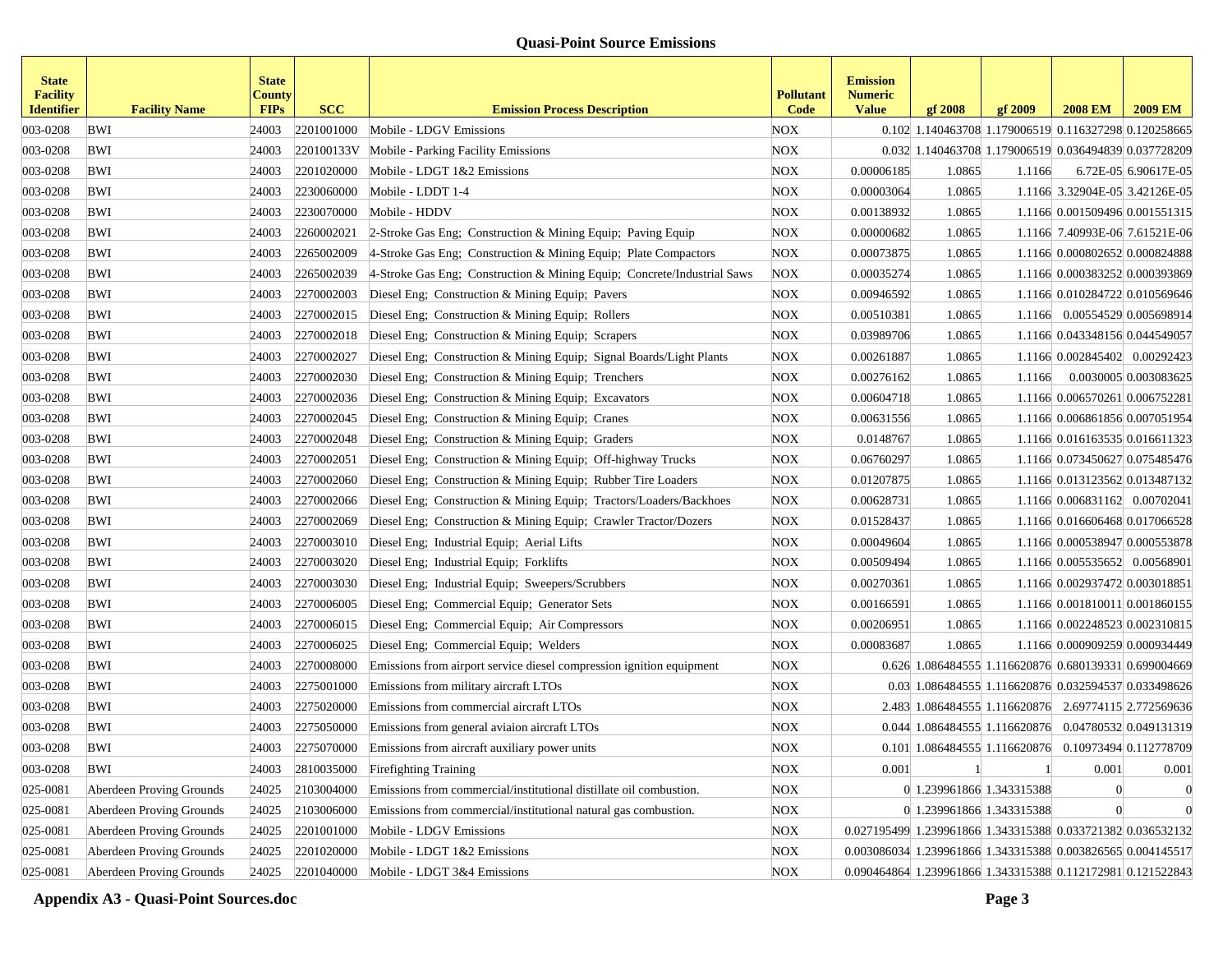| 025-0081 | Aberdeen Proving Grounds | 24025 |            | 2201070000 Mobile - HDGV                                                   | <b>NOX</b> | 0.027399061 1.239961866 1.343315388 0.033973791 0.036805581 |
|----------|--------------------------|-------|------------|----------------------------------------------------------------------------|------------|-------------------------------------------------------------|
| 025-0081 | Aberdeen Proving Grounds | 24025 | 2230060000 | Mobile - LDDT 1-4                                                          | <b>NOX</b> | 5.36361E-05 1.239961866 1.343315388 6.65067E-05 7.20501E-05 |
| 025-0081 | Aberdeen Proving Grounds | 24025 | 2230070000 | Mobile - HDDV                                                              | <b>NOX</b> | 0.003206513 1.239961866 1.343315388 0.003975954 0.004307358 |
| 025-0081 | Aberdeen Proving Grounds | 24025 |            | 223007233X Mobile - HDDV Exhaust                                           | <b>NOX</b> | 0.329329692 1.239961866 1.343315388 0.408356259 0.442393642 |
| 025-0081 | Aberdeen Proving Grounds | 24025 | 2230075330 | Mobile - HDDB                                                              | <b>NOX</b> | 0.001888911 1.239961866 1.343315388 0.002342177 0.002537403 |
| 025-0081 | Aberdeen Proving Grounds | 24025 | 2260004075 | 2-Stroke Gas Eng; Lawn & Garden Equip; Other Equipment                     | <b>NOX</b> | 9.08837E-05 1.239961866 1.343315388 0.000112692 0.000122086 |
| 025-0081 | Aberdeen Proving Grounds | 24025 | 2265001050 | 4-Stroke Gas Eng; Recreational Equip; Golf Carts                           | <b>NOX</b> | 0.007695743 1.239961866 1.343315388 0.009542428 0.01033781  |
| 025-0081 | Aberdeen Proving Grounds | 24025 | 2265001060 | 4-Stroke Gas Eng; Recreational Equip; Specialty Vehicles/Carts             | <b>NOX</b> | 0.005872269 1.239961866 1.343315388 0.00728139 0.007888309  |
| 025-0081 | Aberdeen Proving Grounds | 24025 | 2265002051 | 4-Stroke Gas Eng; Construction & Mining Equip; Off-Highway Trucks          | <b>NOX</b> | 0.01106325 1.239961866 1.343315388 0.013718008 0.014861434  |
| 025-0081 | Aberdeen Proving Grounds | 24025 | 2265003020 | 4-Stroke Gas Eng; Industrial Equip; Forklifts                              | <b>NOX</b> | 0.093470903 1.239961866 1.343315388 0.115900355 0.125560902 |
| 025-0081 | Aberdeen Proving Grounds | 24025 | 2265004020 | 4-Stroke Gas Eng; Lawn & Garden Equip; Chain Saws                          | <b>NOX</b> | 0.001128745 1.239961866 1.343315388 0.001399601 0.001516261 |
| 025-0081 | Aberdeen Proving Grounds | 24025 | 2265004030 | 4-Stroke Gas Eng; Lawn & Garden Equip; Leafblowers/Vacuums (Res)           | <b>NOX</b> | 0.0198604 1.239961866 1.343315388 0.024626138 0.026678781   |
| 025-0081 | Aberdeen Proving Grounds | 24025 | 2265004040 | 4-Stroke Gas Eng; Lawn & Garden Equip; Rear Eng Riding Mowers (Res)        | <b>NOX</b> | 0.001627262 1.239961866 1.343315388 0.002017743 0.002185926 |
| 025-0081 | Aberdeen Proving Grounds | 24025 | 2265004045 | 4-Stroke Gas Eng; Lawn & Garden Equip; Front Mowers                        | <b>NOX</b> | 0.021849807 1.239961866 1.343315388 0.027092928 0.029351182 |
| 025-0081 | Aberdeen Proving Grounds | 24025 | 2265004075 | 4-Stroke Gas Eng; Lawn & Garden Equip; Other Lawn & Garden Equip (Res) NOX |            | 7.3841E-05 1.239961866 1.343315388 9.15601E-05 9.91918E-05  |
| 025-0081 | Aberdeen Proving Grounds | 24025 | 2265006005 | 4-Stroke Gas Eng; Commercial Equip; Generator Sets                         | NOX        | 1.239961866 1.343315388                                     |
| 025-0081 | Aberdeen Proving Grounds | 24025 | 2267002051 | LPG Eng; Construction & Mining Equip; Off-Highway Trucks                   | <b>NOX</b> | 0.00009625 1.239961866 1.343315388 0.000119346 0.000129294  |
| 025-0081 | Aberdeen Proving Grounds | 24025 |            | 2268000HDT Mobile - HD CNG Trucks                                          | <b>NOX</b> | 7.01517E-05 1.239961866 1.343315388 8.69854E-05 9.42358E-05 |
| 025-0081 | Aberdeen Proving Grounds | 24025 |            | 2268000LDV Mobile - LD CNG Trucks                                          | <b>NOX</b> | 7.9587E-05 1.239961866 1.343315388 9.86848E-05 0.00010691   |
| 025-0081 | Aberdeen Proving Grounds | 24025 | 2270002015 | Diesel Eng; Construction & Mining Equip; Rollers                           | <b>NOX</b> | 0.011024294 1.239961866 1.343315388 0.013669705 0.014809104 |
| 025-0081 | Aberdeen Proving Grounds | 24025 | 2270002045 | Diesel Eng; Construction & Mining Equip; Cranes                            | <b>NOX</b> | 0.256550427 1.239961866 1.343315388 0.318112746 0.344628136 |
| 025-0081 | Aberdeen Proving Grounds | 24025 | 2270002048 | Diesel Eng; Construction & Mining Equip; Graders                           | <b>NOX</b> | 0.086771866 1.239961866 1.343315388 0.107593804 0.116561982 |
| 025-0081 | Aberdeen Proving Grounds | 24025 | 2270002051 | Diesel Eng; Construction & Mining Equip; Off-highway Trucks                | <b>NOX</b> | 0.057071045 1.239961866 1.343315388 0.070765919 0.076664413 |
| 025-0081 | Aberdeen Proving Grounds | 24025 | 2270002066 | Diesel Eng; Construction & Mining Equip; Tractors/Loaders/Backhoes         | <b>NOX</b> | 0.275284548 1.239961866 1.343315388 0.341342342 0.369793969 |
| 025-0081 | Aberdeen Proving Grounds | 24025 | 2270002081 | Diesel Eng; Construction & Mining Equip; Other Construction Equip          | NOX        | 0.060568947 1.239961866 1.343315388 0.075103185 0.081363199 |
| 025-0081 | Aberdeen Proving Grounds | 24025 | 2270003020 | Diesel Eng; Industrial Equip; Forklifts                                    | <b>NOX</b> | 0.264496541 1.239961866 1.343315388 0.327965625 0.355302274 |
| 025-0081 | Aberdeen Proving Grounds | 24025 | 2270003030 | Diesel Eng; Industrial Equip; Sweepers/Scrubbers                           | <b>NOX</b> | 0.026557373 1.239961866 1.343315388 0.03293013 0.035674928  |
| 025-0081 | Aberdeen Proving Grounds | 24025 | 2270004045 | Diesel Eng; Lawn & Garden Equip; Front Mowers                              | <b>NOX</b> | 0.012557823 1.239961866 1.343315388 0.015571222 0.016869117 |
| 025-0081 | Aberdeen Proving Grounds | 24025 | 2270005015 | Diesel Eng; Agricultural Equip; Agricultural Tractors                      | <b>NOX</b> | 0.22670928 1.239961866 1.343315388 0.281110862 0.304542064  |
| 025-0081 | Aberdeen Proving Grounds | 24025 | 2270006005 | Diesel Eng; Commercial Equip; Generator Sets                               | NOX        | 0.437358 1.239961866 1.343315388 0.542307242 0.587509731    |
| 025-0081 | Aberdeen Proving Grounds | 24025 | 2275000000 | All Aircraft LTOs                                                          | NOX        | 0.34301462 1.239961866 1.343315388 0.425325048 0.460776817  |
| 025-0081 | Aberdeen Proving Grounds | 24025 | 2282010000 | Emissions from recreational marine 4-stroke gasoline equipment             | <b>NOX</b> | 0.000972255 1.239961866 1.343315388 0.00120556 0.001306046  |
| 025-0081 | Aberdeen Proving Grounds | 24025 | 2282020000 | Emissions from recreational marine diesel compression ignition equipment   | <b>NOX</b> | 0.00343726 1.239961866 1.343315388 0.004262072 0.004617325  |
| 025-0081 | Aberdeen Proving Grounds | 24025 | 2311000080 | Construction Welding                                                       | <b>NOX</b> | 4.87726E-05 1.239961866 1.343315388 6.04762E-05 6.5517E-05  |
| 025-0081 | Aberdeen Proving Grounds | 24025 |            | 2610010000 Open Burning Detonation                                         | <b>NOX</b> | 0.000239322 1.239961866 1.343315388 0.000296751 0.000321485 |
| 025-0081 | Aberdeen Proving Grounds | 24025 | 2670001000 | Munitions Detonation                                                       | <b>NOX</b> | 0.000390691 1.239961866 1.343315388 0.000484442 0.000524821 |
| 025-0081 | Aberdeen Proving Grounds | 24025 | 2810035000 | <b>Firefighting Training</b>                                               | <b>NOX</b> | 0.001844932 1.239961866 1.343315388 0.002287645 0.002478325 |
| 025-0081 | Aberdeen Proving Grounds | 24025 | 39999998   | Industrial Process - Miscellaneous                                         | <b>NOX</b> | 3.8594E-06 1.239961866 1.343315388 4.78551E-06 5.18439E-06  |
| 510-3396 | Port of Baltimore        | 24510 | 2280002010 | Emissions from commercial diesel marine vessels                            | <b>NOX</b> | 3.353100477 1.102088213 1.109048724 3.695412513 3.718751806 |
|          | <b>BNAA Total</b>        |       |            |                                                                            | NOX        | 9.686392755<br>10.99958767 11.41333362                      |